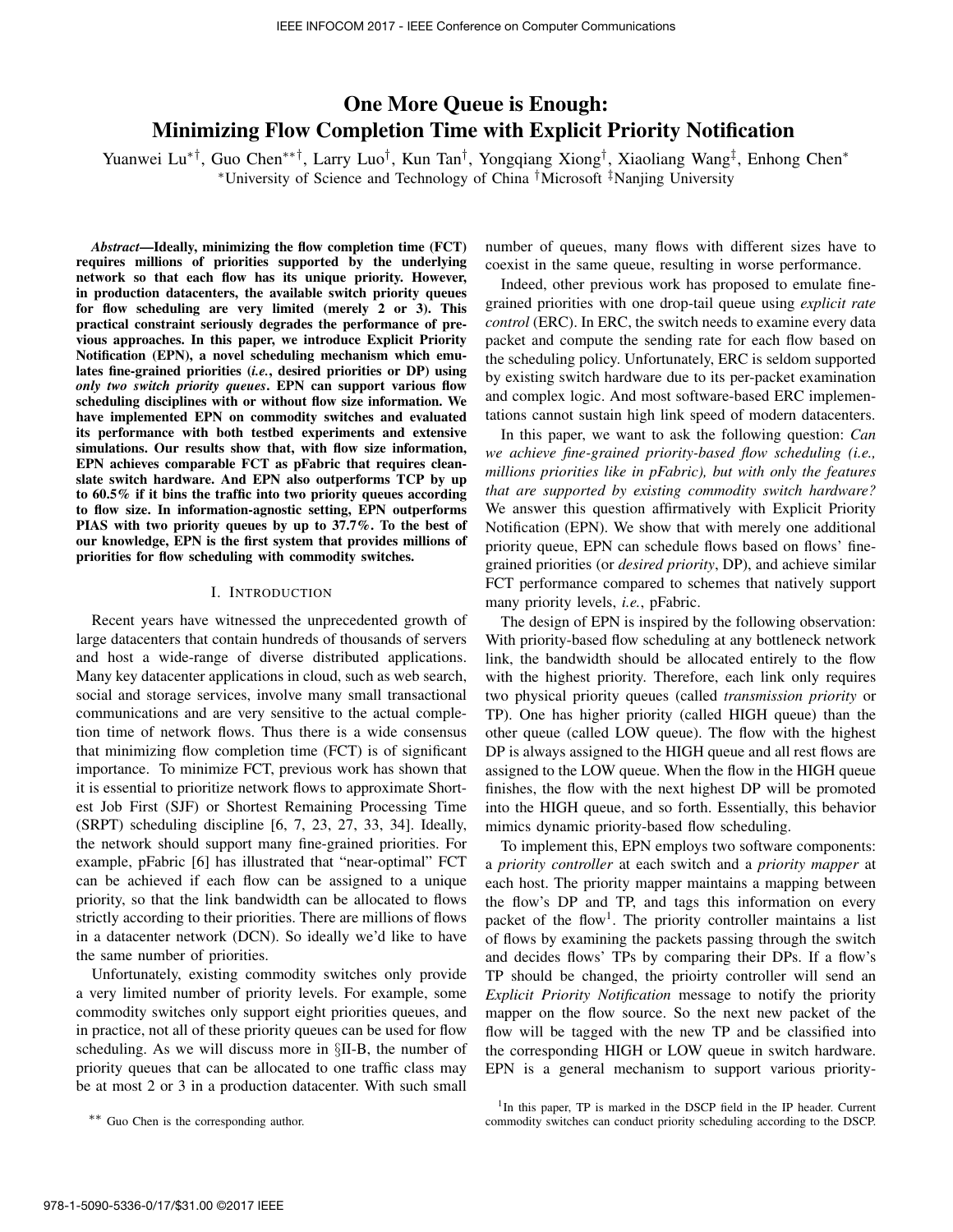based flow scheduling disciplines with or without flow size information, which is useful in abound scenarios. However, we are aware that EPN still has some limitations. For example, currently, EPN cannot enforce some complex non-prioritybased flow scheduling policies [11] or Coflow Scheduling policies [12, 14]. See more details in §VII.

EPN has been implemented in a commodity switch with Broadcom Trident II chipset and run in real-time in a 1Gbps testbed with 22 servers and 3 switches. Through both testbed and large-scale simulation experiments, we compare EPN to previous work in both flow size information-aware and information-agnostic settings. Our results show that with flow size information, EPN, with only two hardware queues, achieves similar FCT compared to pFabric that runs on cleanslate switch hardware supporting millions of priority queues. However, if only limited hardware queues are used, EPN greatly outperforms a practical version of pFabric (more in  $\S$  VI) by up to 60.5% and 35.1%, when the practical version of pFabric uses 2 or 8 queues respectively. A bit to our surprise, in information-agnostic setting, EPN also outperforms PIAS [7], a recent information-agnostic flow scheduling framework, by up to 37.7% and 19.3%, when PIAS uses 2 or 8 hardware priority queues respectively. The reason is that the number of levels in Multi-Level Feedback Queue (MLFQ) in PIAS is tightly constrained by the number of hardware queues. But in EPN, we can always use the optimal levels of MLFQ to adjust flow's priority. To the best of our knowledge, EPN is the first system that provides millions of priorities for flow scheduling with commodity switch hardware.

## II. BACKGROUND AND MOTIVATION

#### *A. Near-optimal flow scheduling to minimize FCT*

It is well-known that for a single bottleneck link, SJF (shortest-Job-First) and SRPT (Shortest-Remaining-Processing-Time) achieve minimum average FCT in the static and dynamic scheduling scenario respectively. For a general network, the optimal flow scheduling is known to be NPhard [6]. However, previous work, *e.g.*, [6, 23] uses a simple greedy heuristic to achieve near-optimal flow scheduling in a datacenter network: Network flows are scheduled across the network fabric in non-decreasing order of their priorities (determined by flow size or remaining size). Therefore, the bottleneck link bandwidth is always allocated to the most critical flow (the one with highest priority along its traversing path) as much as it requires and other flows should wait for their turns to come. A theoretical analysis has shown that such simple greedy algorithm achieves 2-approximation to optimum [9].

Clearly, to implement this near-optimal scheduling, one natural idea is to have switches to support many fine-grained priority queues, so that each flow can be assigned to one priority queue according to its size. Unfortunately, in practice, the number of priority queues in switch hardware is very limited.



*B. The lack of priority queues in commodity DCNs*

There are two reasons that constrain the number of available priority queues for flow scheduling in a commodity switch. Firstly, many existing commodity switches support only two to four priority queues, *e.g.*, BCM5324M based switches support 4 priority queues [1]. Secondly, although many modern switches can support up to eight priority queues, many of them are already reserved for other purposes [24]. We have interviewed a senior network manager who is responsible to operate several datacenters of a large IT company and confirmed that typically 2 to 3 priority levels have been used to isolate new network protocols, *e.g.*, RDMA or DCTCP, from normal TCP traffic. Three priorities are used to provide different QoS classes for TCP traffic, *e.g.*, real-time, besteffort, or background class. Consequently, there are only 2 to 3 priority queues left for flow scheduling in one traffic class. With this limited number of priority queues, the performance of pFabric would be greatly degraded from the optimal.

In this paper, we set out to ask: *Can we achieve fine-grained priority-based flow scheduling with only the features provided by existing commodity switch hardware?* In the following sections, we answer this question affirmatively with EPN.

#### III. EPN OVERVIEW

The core idea of EPN is the decoupling of the desired finegrained priority (*desired priority* or DP) and the transmission priority (TP) that is used for switch hardware to classify the flow packets. Each flow is assigned a DP, which is derived from its flow size or other metrics like the number of transmitted bytes [7]. During the lifetime of the flow, EPN may dynamically map the flow to different TPs based on the relative order of the flow's DP among all other flows that are sharing some network links with it. Clearly, to implement the priority-based scheduling outlined in §II-A, EPN requires only two TPs: a HIGH queue and a LOW queue. At any instance, the flow with the highest DP should be put into the HIGH queue, and all other flows should share the LOW queue.

Figure 1 shows the overview of the EPN system. EPN contains two major components: a priority mapper at the end host and a priority controller on each network switch. The priority mapper maintains a DP to TP mapping for each flow. The DP is carried in an EPN header that is attached to every data packet. The format of the EPN header is shown in Figure 2. The TP, however, is also tagged to each packet using existing mechanisms, *i.e.*, DSCP code in IP header. The switch hardware is instructed to selectively sample a few critical data packets, *e.g.*, TCP SYN, FIN and RST, and mirror them to the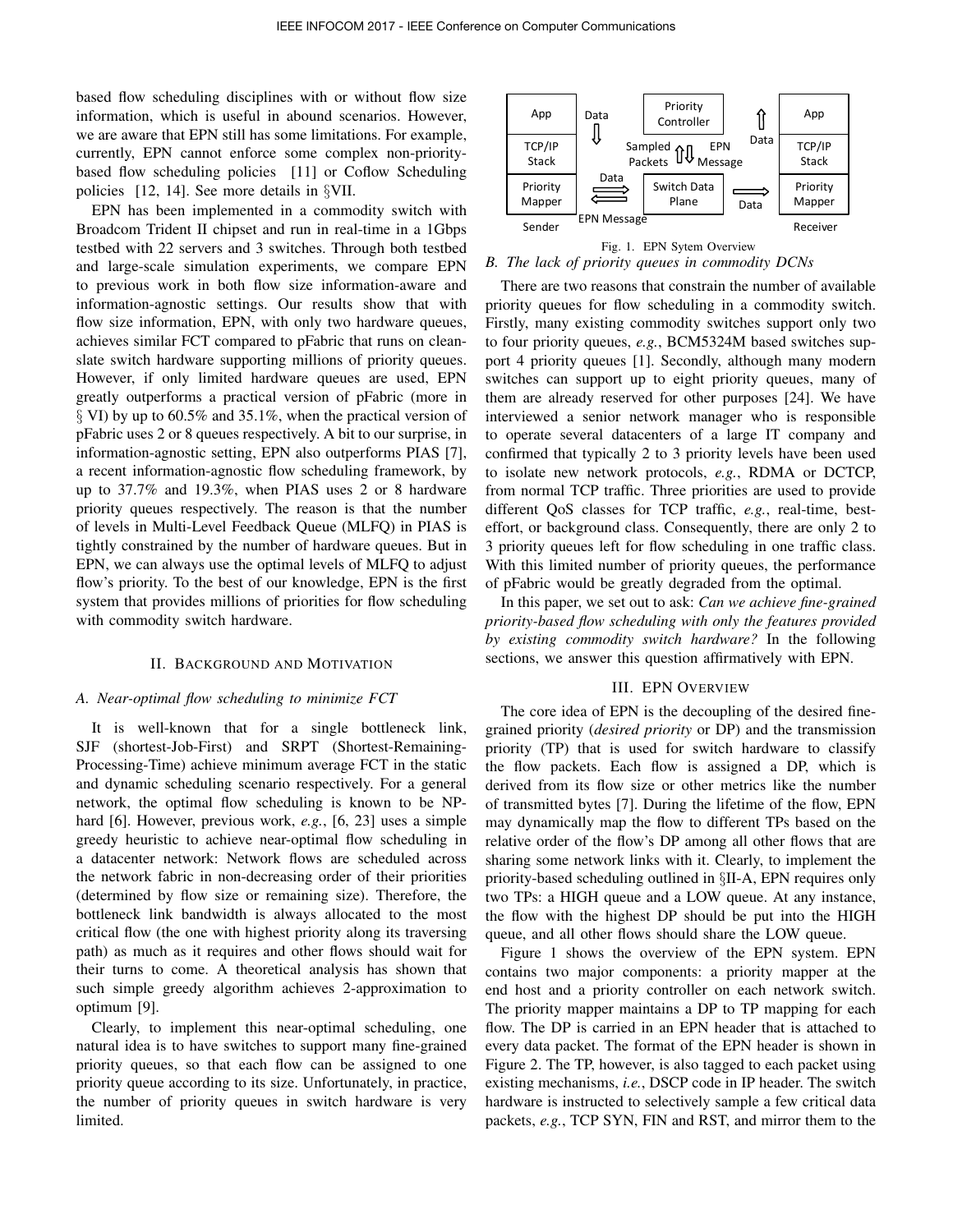

Fig. 2. EPN Header Format.

priority controller. From these sampled packets, the priority controller builds a list of flows and sorts them according to their DPs. Then, if the flow with the highest DP is not already mapped to the HIGH queue, the priority controller will promote it to the HIGH queue and at the meanwhile, demote the flow that is already in the HIGH queue to the LOW queue if any. If any flow's TP needs to change, the priority controller will send an EPN message to the priority mapper on the flow source. The EPN message is simply a copy of the packet headers (*i.e.*, IP, EPN and TCP) with the new TP tagged in the EPN header. Upon receiving the EPN message, the priority mapper will update its local record and map the flow to the new TP.

In this paper, we embed the EPN header inside the reserved bits of VxLAN [26], which is widely used in datacenters to tunnel packets among different virtual machines. Similarly, EPN can also work with other tunnel protocols, like NVGRE [31] or STT [15].

The decoupling between the flow DP and TP makes EPN a general framework for priority-based flow scheduling. EPN can incorporate various priority-based flow scheduling disciplines by adopting different DP adjustment algorithms. For example, we can set flow DP according to its remaining size if flow size information is known [6, 23]. Alternatively, EPN can also perform information-agnostic flow scheduling using a MLFQ-based algorithm [7] (more details in §IV-C).

## IV. DETAILED DESIGN

## *A. EPN flow scheduling*

At high level, the flow scheduling in EPN is very simple. The priority controller maintains a list of flows passing the switch, and for each output link, the controller will select the flow with highest DP to the HIGH queue and put all other flows into the LOW queue. If two flows have equal DP, ties are broken by comparing flow 5-tuples similar to [6]. Once a flow TP needs to change, the priority controller will send out an EPN message to the flow source.

However, there are a few detailed issues need to take care. Inconsistent decisions from multiple switches. In DCN, a flow may bypass several switches to reach the destination and at each switch, the flow may share link with different sets of competing flows. Therefore, it is possible that two switches in the flow path may make different decisions of the flow TP. Figure 3 shows such an example. Flow  $f_2$  traverses switch A and B and shares links with flow  $f_1$  and  $f_3$  at two switches respectively. Assume the three flows have  $DP(f_1) < DP(f_2)$  $\langle D P(f_3)$ . At switch A,  $f_2$  is the highest priority flow, so that switch A tries to promote it to the HIGH queue. But at switch B,  $f_3$  has the highest DP. So if switch B finds  $f_2$  is mapped to the HIGH queue, it will demote  $f_2$  into the LOW queue. As



Fig. 3. Inconsistent TP decisions between two switches.  $f_3$  has the highest DP and  $f_1$  has the lowest DP.  $f_2$  is in-between.



Fig. 4. An example for asymmetric network.  $f_3$  has the highest DP and  $f_1$ has the lowest DP.  $f_2$  is in-between.

a result, the TP of  $f_2$  will oscillate. This issue can be simply removed by adding a Demoting Switch ID (or DSID) into the EPN header(Figure 2). DSID marks the switch that demotes the flow. If a switch finds the DSID of a flow does not point to itself, it should not try to promote the flow as the flow would be demoted at another switch.

There is one more tricky thing. How should we identify a switch? Clearly, in a datacenter, there are thousands of switches. We could assign each switch a unique ID, but this is cumbersome: First, it is a tedious and error-prone process to do this assignment. Second, it may take more bits (*i.e.*, 12+) in the EPN header to record it, making it more difficult to embed the EPN header in existing tunnel standards, *e.g.*, VxLAN only reserves 32 bits. In this paper, we observe that for EPN, the switch ID needs only be unique along the network path of a flow. So we simply use the TTL field of the IP header as the switch ID, as it will decrease by one after passing a switch along the network path.

Asymmetric network. Commonly, links in DCN may have different speeds. For example, the link to a server may be 10Gbps. But the links that connect the ToR switch to the Spine may have much higher speed like 40Gbps. Figure 4 shows a concrete example, where the switch-switch link has twice capacity compared to the server-switch links. Now, if switch A only schedules one flow  $(i.e. f_3)$  in the HIGH queue on the switch-switch link,  $f_2$  and  $f_1$  are forced to share the LOW queue together. This is not optimal as the switch-switch link has enough bandwidth to support  $f_2$  in the HIGH queue as  $f_3$  is bottlenecked at its access link. To address this issue, EPN stores the *bottleneck rate*, *i.e.* the speed of the link that has minimal capacity in the path in the BR field of the EPN header. The priority controller computes the sum of bottleneck rates of all flows that are mapped to the HIGH queue. If this sum is below the link capacity, the priority controller will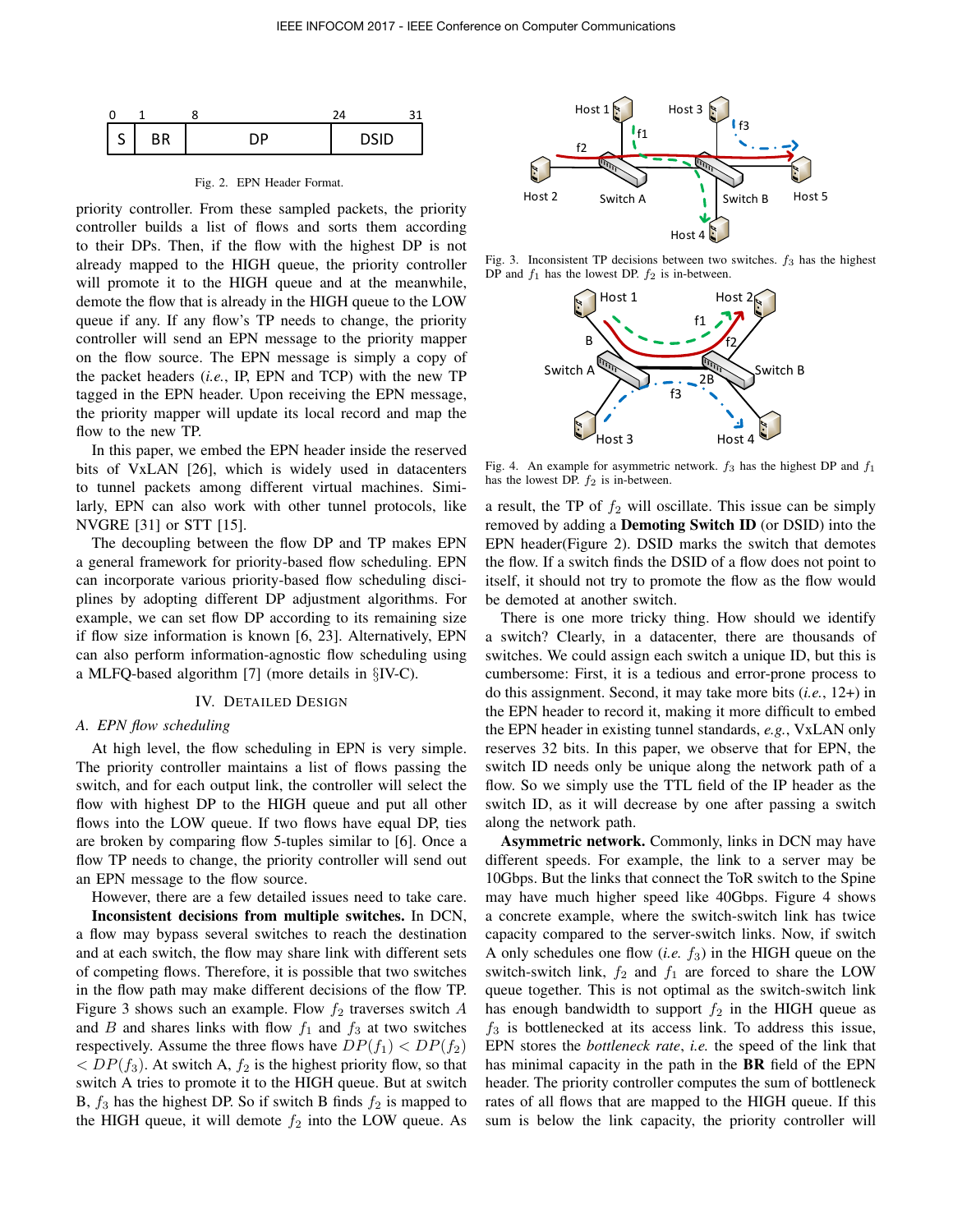

Fig. 5. [Simulation] FCT of tiny flows w/ and w/o strict priority scheduling. try to promote more flows into the HIGH queue. In current design, the BR field has 7 bits and the unit is 1Gbps. So it can represent link speeds from 1G to 127Gbps. To find the bottleneck rate, when a flow starts, the priority mapper will first fill its output link rate in the BR field. And when the packet passes through the switches along the path, the switch will send an EPN notification to the source if the switch's output link speed is smaller than the value in the EPN header. After the packet arrives at the receiver, the source will pick up the lowest link speed as its bottleneck rate and tag the subsequent packets of this flow.

Tiny flows. For very tiny flows, whose sizes are less than bandwidth delay production (BDP), the EPN scheduling will not get any benefit, since the flow would have already finished when the EPN messages arrive at the flow source. Therefore, in EPN, we just put these tiny flows into the HIGH queue and the priority controller will simply ignore them. This decision is reasonable. Although the number of tiny flows are large, they only contribute to a small portion of data traffic. For example, Fig. 10 shows two typical workloads in a datacenter [5, 19]. The tiny flows only account for 1 % of overall traffic volume and their transmissions are seldom overlapped. Therefore, there is no need to schedule these tiny flows.

To verify this statement, we further conduct a simulation study. In our simulation, we first generates load consists flows across all sizes using the two real distributions in Fig. 10. Then we only put tiny flows that are smaller than 69KB (a BDP worth of data) into the network by filtering larger flows. We compare the normalized average FCT (AFCT) of these flows without any scheduling (labeled as "TCP+ECN") and with pFabric that performs strict priority scheduling. Fig. 5 shows the result. We can see that the performance in two cases are really close. pFabric provides just 0.1% to 0.5% advantage. This result confirms our decision not to perform scheduling over these tiny flows.

Algorithm 1 summarizes the EPN scheduling algorithm, which is executed on every sampled packets at the priority controller. Line 1 checks the DSID of the flow. If the DSID points to another switch, no further process is performed. Line 4 to 6 selects the set of flows in the HIGH queue and put rest of the flows into the LOW queue. Line 7 sends out EPN messages if needed.

## *B. Selective sampling*

Before the priority controller can perform flow scheduling, it should first collect information of all flows that pass the switch. Since modern switch may serve multiple Tb traffic per second, it is simply infeasible for the priority controller

# Algorithm 1 EPN Priority Controller On Receiving a Packet

**Require:** incoming packet *pkt*, flow table  $FlowTable$ ;

- 1: **if**  $pkt$ .  $DSID = otherswitch$  **then**
- 2: delete flow from  $FlowTable$  if found;
- 3: else
- 4: sort flows in DP ascending order, ties are broken by comparing flow five-tuple;
- 5: select out  $\kappa$  flows, so that  $\sum_{i=1}^{\kappa} BR_i \leq LinkRate$  and  $\sum_{i=1}^{\kappa+1} BR_i > LinkRate;$
- 6: mark those  $\kappa$  flows'  $TP$  to HIGH queue, other flows'  $TP$  to LOW queue;

7: on flow TP change, send EPN message to flow sender; 8: end if

to examine every data packet. Therefore, in EPN, we use a selective sampling strategy. A preinstalled rule is used to match any packet with S-bit set in the EPN header and mirror this matched packet to the priority controller.

The priority mapper is responsible to S-mark a data packet. Following rules are applied to select packets to be sampled: 1) All TCP control packets like SYN, FIN and RST should be S-marked. For those persistent TCP connections, data are sent in bursts, and there are no SYN nor FIN packets for each burst. In those cases, each burst is treated as a different flow in EPN. EPN relies on application to specify the start and end packets of the flow, *i.e.* burst, and those packets are S-marked. 2) If the priority mapper receives an EPN message to change a flow TP, the next packet of the flow should be S-marked. This is equivalent to send an acknowledgment to the switch. 3) If a flow changes its DP, the priority mapper should S-mark the next data packet of the flow to notify the switches in the network path.

It is noteworthy that when a priority controller fails and reboots, it forgets all its current flow information. In such case, flows demoted by this controller may never have a chance to be promoted (other controllers cannot promote because they have different DSID). To prevent such deadlock, flows that have been demoted to LOW queue will S-mark their packets periodically to probe for promotion. As a failover scheme, this probing interval can be set quite long, say several ms.

Finally, the priority controller should keep a close track on each flow in the HIGH queue. If such a HIGH queue flow dies, the priority controller should be able to quickly detect it and schedule another flow into the HIGH queue. Note that it does not need to track the flows in the LOW queue, as a dead flow will be eventually detected by the controller when trying to promote it to the HIGH queue, or be removed after a long timeout. We use the programmable counters to track the liveness of a flow. Such counters are widely supported in current switch hardware. For example, in our BCM95334K switch, there are 1.7K programmable counters. When a flow is promoted to the HIGH queue, the priority controller will also install a rule in the switch hardware to count the number of bytes sent by the flow. Then, the priority controller will read the counter periodically, *e.g.*, every a few ms. If the counter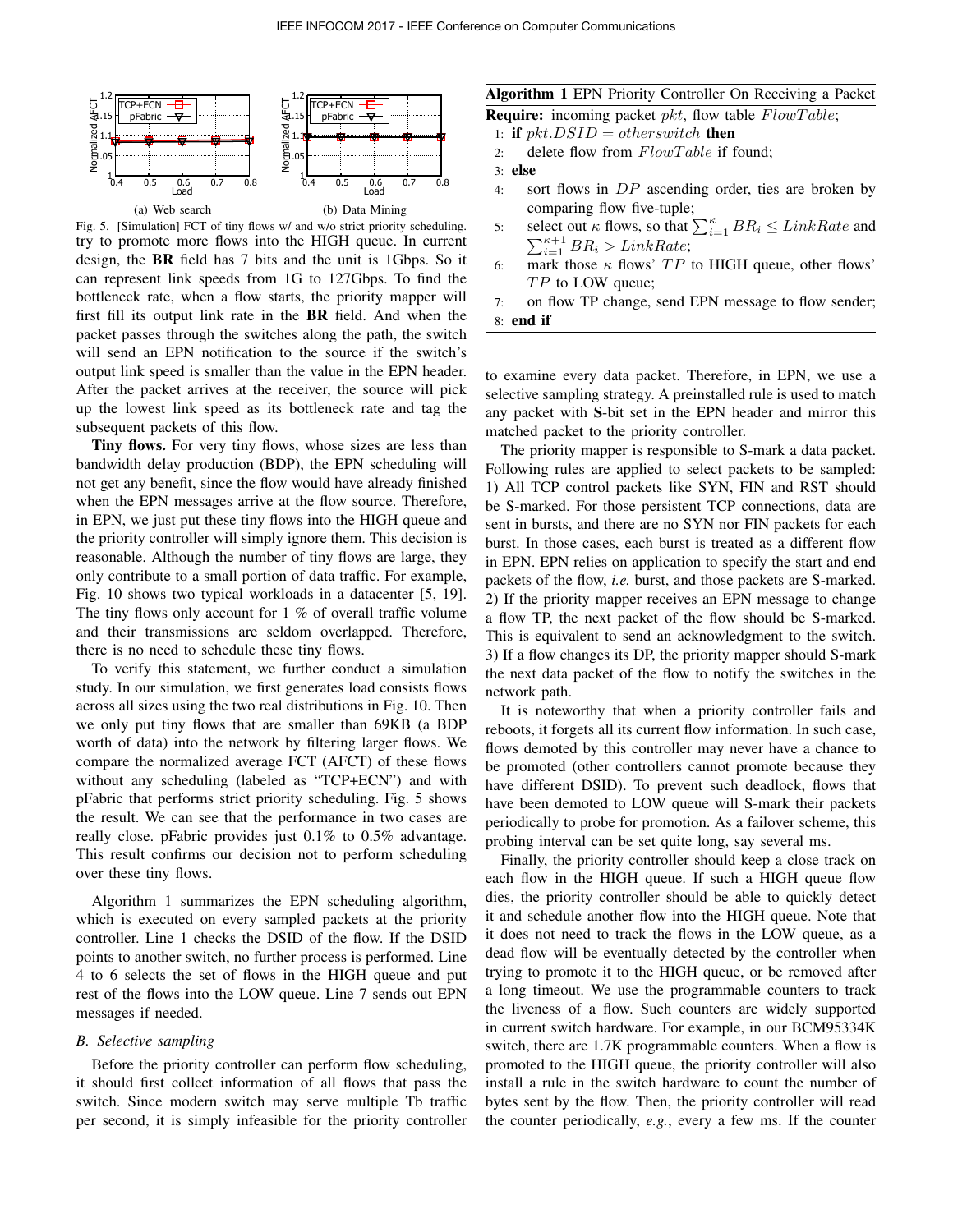remains unchanged for several reads, the flow is detected as dead and removed from the list.

# *C. Setting DP*

As aforementioned, the decoupling of flow DP and TP enables EPN a general flow scheduling framework for various priority-based scheduling principles. When accurate flow size information is available (*i.e.* information-aware), DP can be set to flow size or flow remaining size, thus minimizing FCT by using SJF or SRPT scheduling principle. In many cases, the accurate flow size information may not be available (*i.e.* information-agnostic), and recent work PIAS [7] proposes to use MLFQ to emulate SJF flow scheduling, where a flow is gradually demoted from higher-priority queues to lowerpriority queues. EPN can easily implement similar MLFQ algorithm to support information-agnostic scheduling as well. If the flow size information is not available, the priority mapper can use MLFQ to adjust the flow DP based on the number of bytes it has transmitted. Under different DP settings, the behavior of the priority controller does not need to change, and always allocates link bandwidth to the flows with higher DP.

Unlike PIAS, which tightly couples the number of MLFQ levels with the physical priority queues, EPN can always apply the optimal number of MLFQ levels as long as there are two hardware queues. The ability to have many MLFQ levels greatly simplifies the threshold setting, which is one key challenge for information-agnostic flow scheduling [7]. In PIAS, if the levels of MLFQ are limited, the thresholds to move to a lower level should be carefully optimized according to the precise flow size distribution. However, in EPN, with many MLFQ levels, this threshold setting is less sensitive to the actual flow size distribution. Therefore, we can follow a simple scheme, which exponentially increases the threshold when moving to a lower level [13, 21], for all practical traffic patterns without specific knowledge of their flow size distributions. Later in §VI, we show that EPN outperforms PIAS significantly with this simple threshold setting strategy.

## *D. Discussion*

We discuss a few issues in this section.

Application-constraint flows: In practice, some flows may be bottlenecked by the application instead of the network links. In those cases, HIGH priority flow cannot saturate the link, and the rest bandwidth is shared among multiple LOW priority flows. However, EPN is still work-conserving and the whole network bandwidth is fully utilized. Moreover, it still performs better than baseline TCP without any scheduling, because EPN still ensures the priority scheduling for the flow with the highest priority. Further improvements can be done using a rate estimator at the end host to consider the application sending speed when calculating the bottleneck rate BR. We plan to study more about this in the future.

TCP Out-Of-Order: EPN works with all existing transport protocols, predominately TCP. Since EPN schedules packets of one TCP flow between two priority queues, these packets



Fig. 6. [Simulation] CDF for consecutive duplicate ACK amount.

may get out-of-order (OoO), which may adversely affect TCP performance [25]. However, the OoO packets generated by EPN scheduling is minor and can be ignored. The reasons are as follows. First, if a flow switches from HIGH queue to the LOW queue, there is no OoO packets. Second, when a flow switches from LOW queue to the HIGH queue, there is a chance for OoO, but the chance is very low. This is because the LOW queue is shared by many flows, so that most of flows have a small window, usually only one. When the flow is promoted to the HIGH queue, the sender will send out new data packets (marked as high TP) only when it receives ACKs from the receiver. This means the packets queued in the LOW queue have already drained. To qualify this effect, we perform an EPN simulation using NS3 [2] with a 10G FatTree topology with 128 servers (settings are discussed more in §VI). We use two different workloads as shown in Fig. 10. We run the simulation for 10 seconds and record the probability of consecutive duplicate ACKs. Of all the duplicate ACKs, we eliminate those caused by packet drops to show only OoO caused ones. As shown in Fig. 6, in about 99.9% cases, EPN scheduling does not cause any OoO packets. In merely 0.005% cases, EPN may cause 3+ duplicate ACKs, which may result in a false retransmission. In summary, the OoO packets caused EPN scheduling is actually minor and can be neglected in practice.

Frequency of DP adjustment: In EPN, when a flow DP changes, the priority mapper should S-mark a packet to notify this change to the priority controller. If a flow changes its DP too frequently, *e.g.*, updating for every packet, this will effectively force the priority controller to sample every data packet, adding considerable processing burden. To address this issue, the priority mapper will rate limit the S-marked packets below a threshold.

Multi-Path Support: Recent works propose to enable multi-path in datacenter networks [4, 10, 16, 22, 35]. In those works, a flow is cut into small parts, *e.g.*, sub-flows (or flowlets), and each part may traverse different paths. A flow is finished only when all its consisting parts are finished. Scheduling under multi-path settings is much like recently proposed task-aware scheduling [12, 14, 17], in which a task is finished only when all it's consisting flows are finished. EPN in its current form doesn't support scheduling under multi-path settings or task-aware scheduling. EPN works with the de facto ECMP routing in datacenters, *i.e.* a flow goes through a single path. Extending EPN to support multi-path settings and to be task-aware is part of our future work.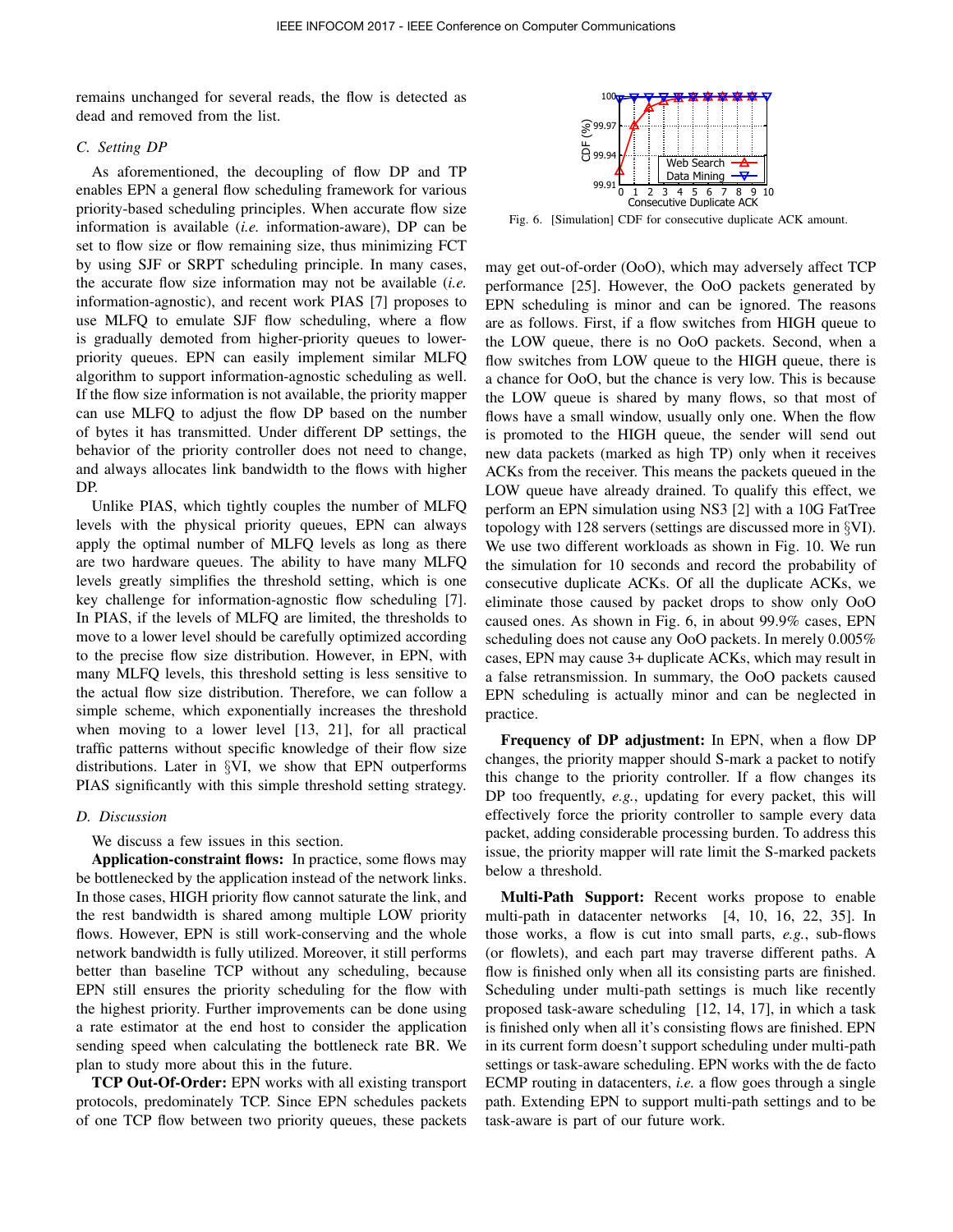## V. IMPLEMENTATION

## *A. Priority Mapper*

We have implemented the priority mapper in Windows operating system. The architecture of the priority mapper is illustrated in Figure 7.

Kernel mode packet filter driver. We have developed an NDIS (Network Driver Interface Specification) filter driver in Windows kernel. This filter driver is under the TCP/IP stack and it intercepts all outgoing and incoming traffic. All intercepted packets are directed to a user-mode priority mapper module for processing. Since EPN needs to add additional VxLAN header for every packet, we turn off the TCP Large Segmentation Offloading (LSO) and Receive Segment Coalescing (RSC). We optimized the driver to make it able to operate at line rate on our testbed.

Priority mapper module. All functions of the priority mapper are implemented in a user-mode module. The prioirty mapper module reads packets captured by the kernel filter driver. For outgoing packets, the priority mapper will add a VxLAN header to each packet and also fill the EPN header. For incoming packets, the priority mapper will strip the VxLAN header and hand the original packets to the application. All flow information is maintained using a hash table, indexed by flow 5-tuples. Currently, we maintain a counter for the sent bytes for every flow and we also implement a MLFQ in the priority mapper with reconfigurable number of levels and thresholds.

## *B. Priority Controller*

Due to the limited programmability of the switch in our testbed, we implement the priority controller in a commodity server that sits aside the switch (Figure 8). We configure the switch to match any S-marked packet and mirror them to the control server. Then, the controller software will capture these packets, execute the scheduling algorithm and send out EPN messages as outlined in §IV-A.

Ideally, the priority controller should be implemented in the switch CPU. To estimate the packet rate that the priority controller needs to handle, we refer to the Everflow system [37]. Similar to EPN, EverFlow also uses match-and-mirror function in the switch to sample all critical packets of TCP flows, like SYN, FIN and RST. According to their measurement in a large datacenter with 10K switches, the average rate of sampled packets from one switch is about 30Kpps, which should be rather easily supported even with a relatively weak CPU on a switch.

## *C. Switch Configuration*

Packet Scheduling. Our testbed switches can support up to 8 queues. For EPN, we configure two Weighted Round Robin (WRR) queues with weights of 100 and 1. We deliberately reserve some bandwidth to the LOW queue to avoid starvation. For PIAS and pFabric, we configure strict priority queueing as they require.

ECN Marking. As stated in [7, 8], per-queue ECN marking may cause lots of packet drops when many queues are active



Fig. 7. EPN priority mapper. Fig. 8. Testbed Topology simultaneously. Thus we configure per-port ECN for PIAS as it requires [7]. Also, for pFabric with limited number of queues (more in§VI), we use the same configuration as PIAS. For EPN and other schemes with 2 priority queues, switch buffer is large enough in a per-queue basis. Thus, we configure perqueue ECN for EPN and those schemes.

# *D. Testbed Setup*

We use 3 24-port GbE BCM956334K switches and 25 Dell PE R610s servers to build the testbed (Figure 8). 22 servers  $(h1 \sim h11, h13 \sim h24)$  are used for data communication while the other 3 ( $h12$ ,  $h24$ ,  $h25$ ) are used for the priority controller. All servers are installed Windows 2008R2 along with our NDIS driver. The MTU is 1.5KB.

#### VI. EVALUATION

Using both testbed experiments and large-scale packet-level NS3 [2] simulations, we have following three key observations:

• Targeted testbed micro-benchmarks show that EPN can provide fast and seamless switching between flows according to their priorities. (§VI-B)

• Testbed experiments using realistic workloads under both information-aware and information-agnostic scenarios show that EPN outperforms other latest practical solutions under various realistic scenarios. (§VI-C)

• Simulations show that EPN can scale to larger and faster network, and achieves comparable performance to pFabric that relies on clean-slate switch hardware. (§VI-D)

Performance Metric: Except the micro-benchmark experiment, in all the following experiments, we use normalized FCT as the performance metric for different scheduling schemes, *i.e.*, FCT is normalized to the ideal FCT which is the best FCT a flow can achieve on an idle link under TCP.

## *A. Schemes compared*

TCP + ECN [36]: This scheme is compared as the baseline. In this scheme, TCP flows simply share the bandwidth with others (if any) and cuts its window by half in the presence of ECN [30]. Note that we don't use DCTCP [5], because it's currently not available on our Windows operating system and TCP + ECN with a deliberately tuned threshold can have similar performance as DCTCP [36].

PIAS: We implement PIAS in both simulation and testbed. We evaluate the performance of PIAS with different queues, *e.g.*, 8 queues (denoted as PIAS8, *etc.*).

 $TCP[α]Q: This is the dirty-state version of pFabric de$ scribed in §6 of [6]. It classifies flows to different priority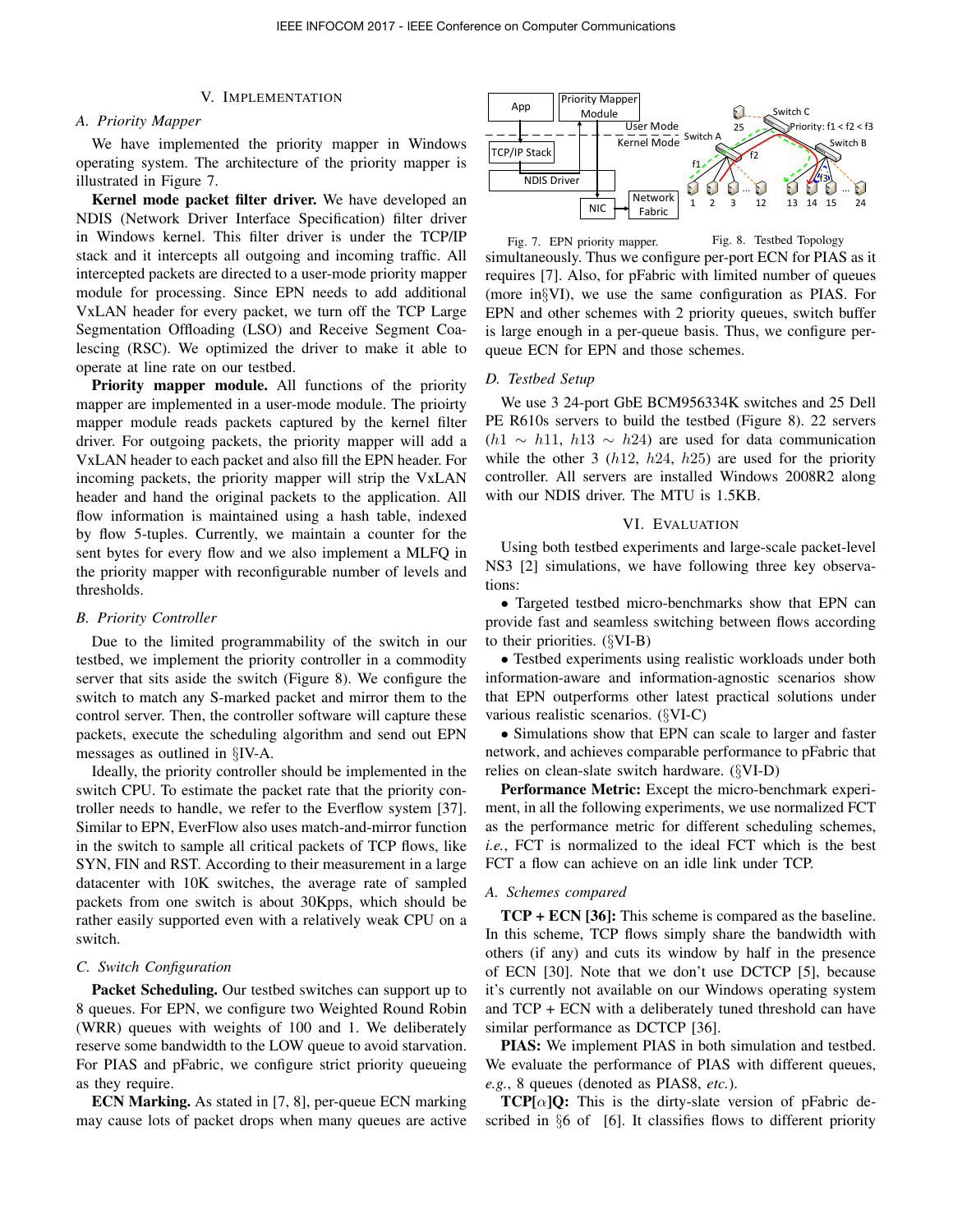

Fig. 9. [Testbed] Multi-Hop thrupt Fig. 10. Real traffic distribution

queues at the switch based on flow size. We have optimized the flow size thresholds of different priority queues using the model in [6]. TCP[ $\alpha$ ]Q means that it uses  $\alpha$  switch queues.

**pFabric:** We implement all the features of pFabric in simulation, *e.g.* priority-based dequeue/drop at the switch and probing mode at the end host, based on the simulation code shared by pFabric authors.

All the schemes are evaluated both in testbed and simulation, except for pFabric not in testbed because it cannot be implemented using commodity switches.

#### *B. Testbed micro-benchmark*

Using the topology shown in Fig.s 8, we demonstrate EPN's ability to coordinate between switches and to seamlessly switch between flows. We test EPN via the example we used in Figure 3. At time 0, we simultaneously start 3 flows  $f_1$ ,  $f_2$ ,  $f_3$  traversing paths as shown in Figure 8. The three flows has DP relation as  $f_1 < f_2 < f_3$ . We run  $f_1$  for 30s,  $f_2$  for 20s and  $f_3$  for 10s.

As shown in Figure 9, at start,  $f_2$  is demoted to LOW queue by switch B  $(S_B)$  because it shares path with a higher priority flow  $f_3$ . The DSID of  $f_2$  is set to  $S_B$  thus  $S_A$  won't promote  $f_2$ . As a result,  $f_1$  can transmit at HIGH queue in parallel with  $f_3$ . After 10s,  $f_3$  finishes,  $S_B$  immediately promotes  $f_2$ to HIGH queue and ToR switch A  $(S_A)$  demotes  $f_1$  to LOW. Later when  $f_2$  finishes,  $S_A$  promotes  $f_1$ . The flow switching time is within one RTT of our testbed.

This micro-benchmark experiment demonstrates that EPN is able to schedule flows strictly according to their DPs and ensures fast and seamless flow switching.

#### *C. Testbed results under realistic traffic trace*

We now use our 1Gbps testbed (Figure 8) to evaluate EPN's ability to minimize FCT in both information-aware and information-agnostic scenarios. We developed a query/response application with the client running on host  $h_{11}$ . The server applications are installed on 10 other hosts  $(h_1 \sim h_{10})$ under the same rack. The client periodically generates queries to fetch a certain amount size of data from one of the servers. When received the query, the server sends out the requested data to the client as a response. The query data size is sampled from traffic distribution generated from real datacenters, namely web search [5] and data mining workload [19], as shown in Figure 10. The inter-arrival time of the queries is sampled according to a poisson distribution. We vary the load from 0.4 to 0.8 by controlling the inter-arrival time.

In this experiment, we configure 2/8 priority queues for PIAS and tune the per-port ECN threshold to be 40 data packets, which gives PIAS its best performance on our testbed. We use the thresholds shared by the authors of PIAS. For  $TCP[α]Q$ , switch configuration is the same as PIAS. And the priority queue thresholds are optimized according to the analysis model in [6].

In both senarios, EPN defines the tiny flows to be under 69KB. EPN uses per-queue ECN marking with an ECN threshold to be 40 packets.

Information-Aware Scenario: We first evaluate the information-aware scenario, *i.e.* flow size information known to the DP allocator. Fig. 11(a) and Fig. 12(a) show the average FCT of all flows under two workloads respectively. Overall, EPN achieves 24.6%∼60.5% and 13.3%∼56.1% lower average FCT than TCP2Q from load 0.4 to 0.8 under web search and data mining workloads, respectively. Using more queues helps TCP8Q to achieve a better performance than TCP2Q. However, it's FCT is still 18.0%∼33.2% and 6.1%∼35.1% longer than EPN under the two workloads, respectively.

We now break down the results by size to reveal where EPN's gain comes from. We show the FCT performance for small flows (≤100KB), middle flows (100KB∼10MB) and large flows  $(>10MB)$  in the first three sub-figures of Fig. 11 and Fig. 12.

For small flows, EPN has 12.0%∼14.0% and 6.2%∼45.9% lower FCT than TCP2Q at various loads under the two workloads, respectively. Even compared to TCP8Q with a well-optimized threshold setting, EPN still has -2.1%∼3.2% and 2.0%∼34.5% lower FCT under the web search and data mining workloads, respectively. EPN improves the performance of TCP[ $\alpha$ ]Q due to two reasons: 1) Flow sharing in  $TCP[α]Q$  still frequently happens with a small number of priority queues using a fixed flow size threshold setting, while EPN can dynamically mapping flows with different sizes into different queues. Although a well-optimized threshold in a few certain scenarios (*e.g.*, web search) can bring TCP8Q a good performance (even slightly better than EPN), this fixed setting manner still greatly falls short in other workloads such as data mining. 2) The per-port ECN marking scheme used in  $TCP[α]$ Q will make high priority flows slow down its sending rate when low priority flows build up queue in network, while EPN uses per-queue ECN marking (see §V-C for more discussion).

For middle and large flows with larger sizes, there is much richer time than small flows for EPN to conduct fine-grained serialization scheduling. Thus, EPN performs much better than other schemes for these flows. Specifically, for middle flows, EPN achieves 33.2%∼101.2% and 9.2%∼100.1% lower FCT than TCP2Q and TCP8Q under the two workloads at various loads, respectively. And for large flows, EPN's FCT is 4.8%∼94.2% and 44.4%∼66.6% lower than others.

Information-Agnostic Scenario: Then we evaluate the information-agnostic scenario, *i.e.* flow size information unknown to the DP allocator. Information-agnostic scheduling can be enabled naturally on EPN by using MLFQ as flow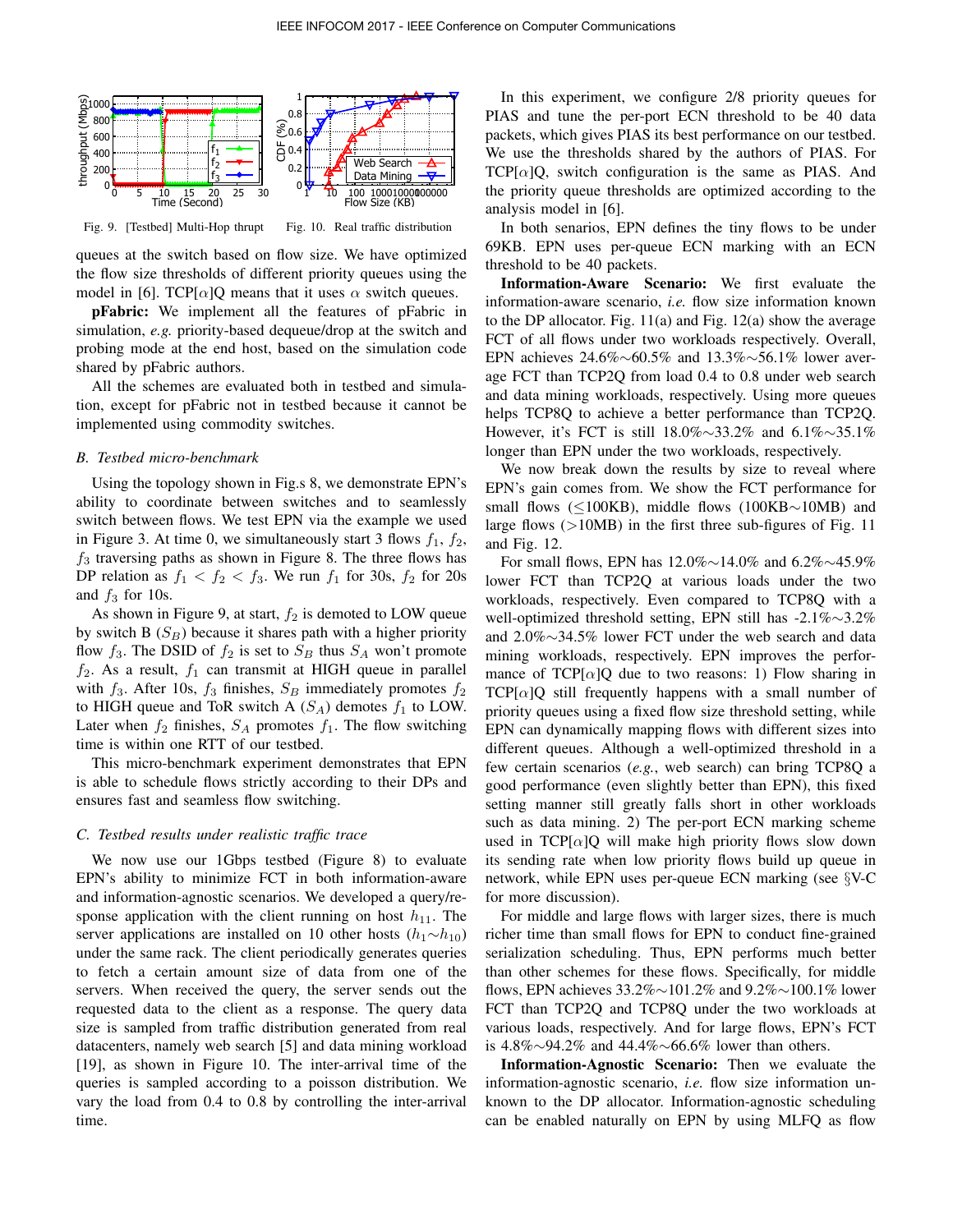

(a) Web Search: w/o Info Overall (b) Data Mining: w/o Info Overall Fig. 13. [Testbed] Information-agnostic scenario overall FCT.

DP setting paradigm (details in §IV-C). We use 16 MLFQ levels with an exponential threshold like in [21] and [13]. The base threshold is set to be 200KB and an exponential factor is 2. The threshold setting is the same for different workloads. We compare EPN with PIAS, which is the latest work on scheduling flows without size information. For PIAS, we configure 2 and 8 priority queues and use the thresholds setting shared by the authors.

For the space limitation, we only show the overall performance of all flows in Fig. 13, and omit the results of breakdown by the flow size. Thanks to the multiple MLFQ levels, it enables EPN to achieve finer grained flow size estimation as well as the scheduling, and makes EPN significantly outperform other schemes in this scenario. Specifically, for web search and data mining workload, EPN achieves 20.5%∼34.5% and 9.5%∼37.7% lower FCT than PIAS with 2 priority queues under the two workloads, respectively. More priority queues can give PIAS better performance, however, EPN still outperforms PIAS8 by 2.7%∼14.1% and 6.5%∼19.3% under the two workloads. Notice that, in both workloads, EPN's threshold setting remains the same. This verifies our previous claim that when there are enough MLFQ levels, a single exponential threshold setting in EPN can fit a wide range of workload distribution. In other word, EPN is able to achieve distribution-agnostic scheduling.

In conclusion, EPN is general enough to support both information-aware and information-agnostic flow scheduling under realistic traffic, and performs better than other existing practical solutions.

#### *D. Large Scale Simulation*

Simulation Setup: The topology used in our NS3 [2] simulation is a 128-server 10Gbps FatTree [3] with a base

(a) Web Search: w/ Info Overall (b) Data Mining: w/ Info Overall Fig. 14. [Simulation] Information-aware scenario overall FCT.

fabric RTT of 55.2us. We use ECMP [32] as the underlying load balance scheme. Again we evaluate all the schemes under web search [5] and data mining workload [19] from real datacenters. EPN treats flows with size less than one BDP (69KB in this experiment) as tiny flows.

Information-aware performance: As seen in Fig. 14, EPN outperforms other practical solutions (TCP2Q and TCP8Q) and performs close to pFabric. Specifically, under web search workload, EPN's overall FCT is 31.7%∼50.8% lower than TCP2Q and 26.8%∼38.1% lower than TCP8Q for various load. Compared with pFabric, EPN has 8.0%∼14.4% longer FCT. Under Data mining workload, EPN performs 7.0%∼9.6% and 5.1%∼6.5% better than TCP2Q and TCP8Q for various load respectively. EPN achieves only 2.7%∼3.87% longer FCT than pFabric.

We have also evaluated the information-agnostic scenario, but omit them due to space limitation. EPN performs better than other schemes, with 8.8%∼20.7% and 3.9%∼6.9% lower FCT than PIAS2 and PIAS8 under the two workloads.

In conclusion, EPN is able to scale to larger topologies and higher bandwidth fabrics.

## VII. RELATED WORK

Besides PDQ [23], pFabric [6] and PIAS [7] which we have deeply discussed before, there are also other rich related works in flow scheduling [18, 29, 34]. Due to space limitation, we are not able to cover them all. Here we only discuss those that are closely related to EPN but not covered before.

PASE [27] proposes a framework for flow scheduling that combines self-adjusting end-host, in-network prioritization and arbitration. PASE uses *designated servers* as arbitrators for network links. A scheduling decision is made through the communication among arbitrators. On the contrary, EPN